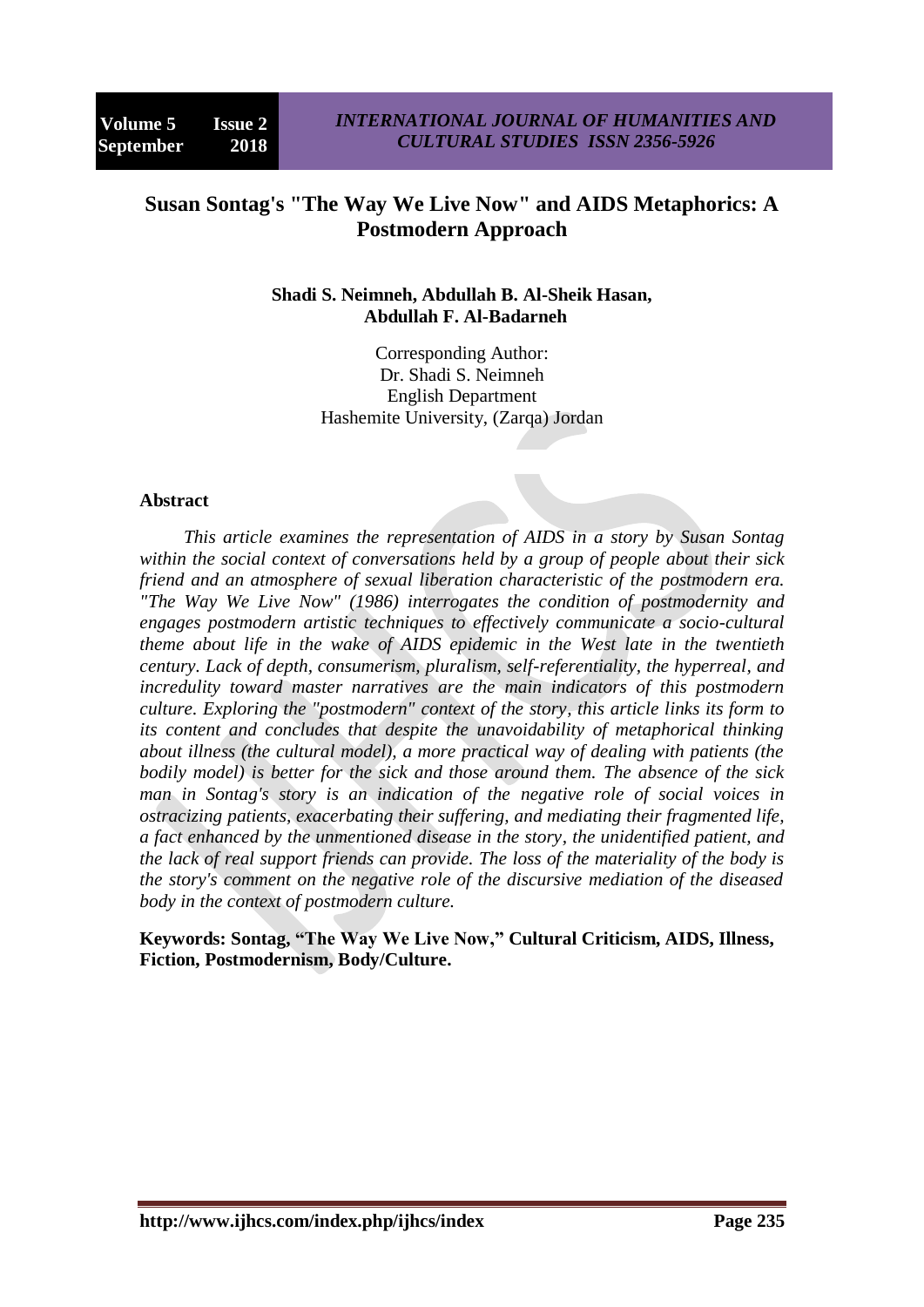#### **I. Introduction: Sontag and Postmodernism**

In her famous essay "Against Interpretation" (1964), Susan Sontag argues against replacing the work of art by exaggerated interpretations and allegorizations that take its place or negate it. In a formalist spirit, she contends: "For I am not saying that works of art are ineffable, that they cannot be described or paraphrased. They can be. The question is how. What would criticism look like that would serve the work of art, not usurp its place?" (12). She concludes this article with an assertion that "In place of a hermeneutics we need an erotics of art" (14). Hence, this article offers a postmodern reading of her story "The Way We Live Now" not simply by way of emphasizing the story's content about sickness and social hypocrisy but by linking the story's style and form to its content. We link postmodernity as the cultural condition of life in the second half of the twentieth century (with dominant features like postindustrial capitalism, consumerism, indeterminacy, subjectivism, pluralism, selfreferentiality, and lack of depth) with postmodernism as peculiar style to art and literature. We take this postmodern reading to be in service of this work of art, answering Sontag's question raised in her article "Against Interpretation" regarding the "how" of reading a text. The linkage between postmodernism as a way of life and a literary style heightens the story's message against superficial lives and negative lifestyles.

Essentially, the term "postmodern" is known to be loose and ambivalent. Fredric Jameson (1991) legitimately contends that postmodernism as a concept "is not merely contested, it is also internally conflicted and contradictory" (xxii). However, one aspect of postmodernism Jameson asserts is "the consumption of sheer commodification as a process" (x). Using Sontag's short story, we argue that the commodification of the body and its desires, the consumption of sex/drugs, and superficial relations are characteristic features of the postmodern condition. Sontag brings together postmodern form and content in a self-conscious literary work taking the medium of the short story. Hence, we argue the location of the body within an unavoidable cultural context that negates its materiality and, instead, fosters its discursive potential. AIDS, the story shows, is a lifestyle illness and a postmodern one associated with a particular era. Just like anorexia nervosa, AIDS is a feature of life in a high-tech world with compartmentalized lives and an obsession with the pursuit of pleasure or the perfect/ideal body type. The essential premise of this article is in line with David Morris's assertion in his seminal book *Illness and Culture in the Postmodern Age* (2000) about the intersection between the body (i.e. disease and pain) and culture (i.e. illness and subjectivity). Morris claims: "Postmodern illness is fundamentally biocultural—always biological and always cultural—situated at the crossroads of biology and culture"  $(71)$ . However, the body in the postmodern gets subsumed under the metaphorics of culture. Just as the postmodern favors the image/representation over the real, the body (i.e. the ailing body) is also at risk of dissolution behind its metaphors.

In fact, Sontag is well-known as an American cultural critic who wrote books and essays on postmodern themes like the non-stop photograph images (war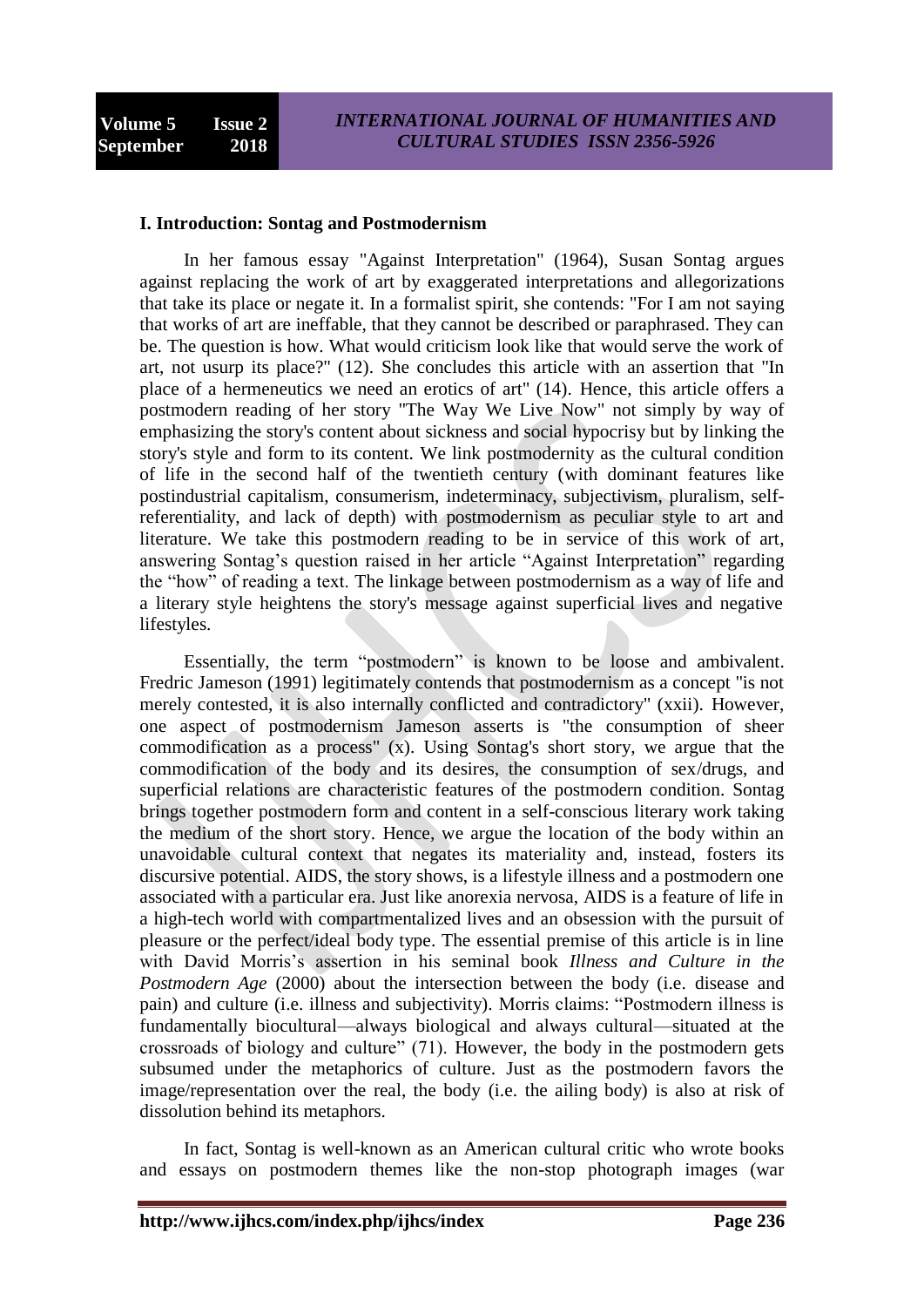photographs in particular) and the mediation of our knowledge of suffering through the camera. Her book *Regarding the Pain of Others* (2003) and her companion essay "Regarding the Torture of Others" (2004) are, in a sense, postmodern reflections on the digitalization of suffering at a global scale. It is part of her aim that we should not suppress, ignore, or simply misread human suffering captured in the image but rather analyze it and assess our ways of responding to it. In *Regarding the Pain of Others*, however, Sontag maintains the unavoidable importance of the hyperreal culture. She claims that "photographs are a means of making 'real' (or 'more real') matters that the privileged and the merely safe might prefer to ignore" (p.4). In "Regarding the Torture of Others," Sontag maintains that photographs are closer to the "real" than words. For her, words "are easier to cover up in our age of infinite digital selfreproduction and self-dissemination, and so much easier to forget" (42). In this sense, the story is even less real than the photographs because it is mainly composed of elusive words. This shows Sontag's awareness of a postmodern age of images, signs, and copies, and thus the relevance of this culture to our conception of the body and its metaphors. Nevertheless, our study is a unique exploration of this postmodern logic in a short fictional work by Sontag. The postmodern import of her fiction is mainly unexplored, which makes this article legitimate, timely, and simultaneously original. The body itself (the one suffering from AIDS in the story) is more important than the discourses constructed and stories told about it. The silenced body, in a sense, becomes the object of "discursive" violence in the postmodern formulations of power relations.

Before we discuss the story, it might be necessary to give an overview of our theoretical and philosophical framework while highlighting relevant notions to be used in the discussion of the story in the next section. Postmodernism, a late 20th century movement, rejects the possibility of absolute truth or objective knowledge and asserts subjectivism, relativism, and the construction of individual meaning and relative moral values. Instead of fixed sexual identities, postmodernists believe in the freedom to shape one's sexual identity. Postmodernism is suspicious of religion, nationalism, science, and philosophy as ultimate principles or overall schemes for interpreting life since reality is constructed in the individual mind. In literature, writers continue their experiments with form and technique. Discontinuity, fragmentation, and intertextuality are notable features of this postmodern literature. Mixing of genres and eroding the difference between high and low culture are additional features of postmodernism. The postmodern sensibility is that of the computer age, loss of continuity, loss of meaning, shifting position of the subject, copies and images assuming the place of the original, the proliferation of signs, and the technological mediation of experience. Within this culture, the body is effaced behind its metaphorics, behind its representations and what is said about it.

In this regard, Baudrillard asserts that in postmodern times "signs are exchanged against each other rather than against the real" (7), which brings about what he calls "the hyperreal." Postmodernists reject the elitism of modernism in favor of popular culture. John Storey contends that postmodernism signals "the collapse of all metanarratives with their privileged truth to tell, and to witness instead the increasing sound of a plurality of voices from the margins, with their insistence on difference, on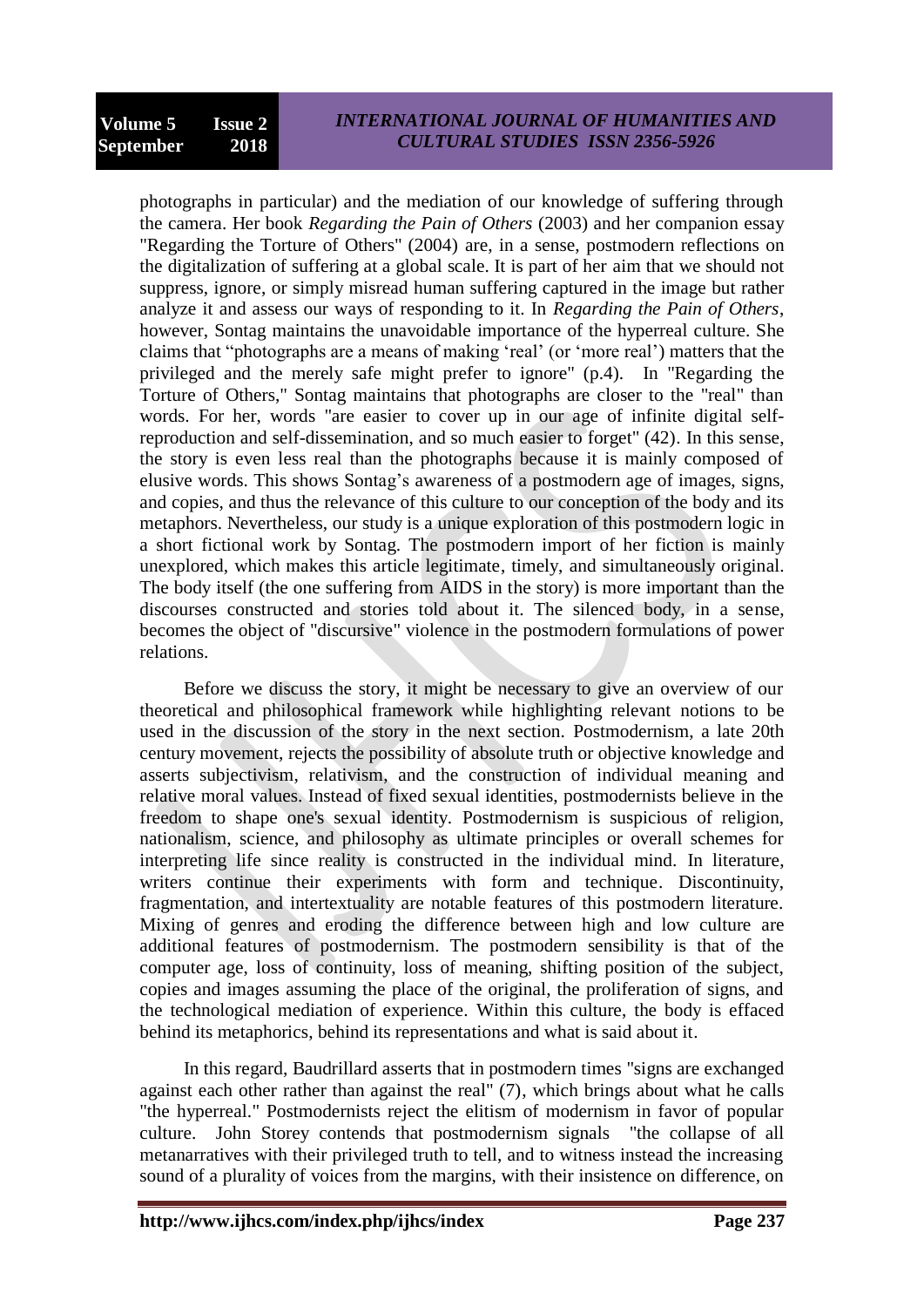cultural diversity, and the claims of heterogeneity over homogeneity" (185). In Sontag's story, we will encounter a multiplicity of voices (mininarratives) negotiating an essentially postmodern epidemic, presumably AIDS, related to the consumption of unsafe sex, drugs, contaminated blood, among other things. The negotiated body becomes the subject of discourse rather than a suffering material entity, an effect the story achieves by having many characters deliberate about the condition of the diseased man. This loss of the materiality of the body is the story's comment on the negative role of the discursive mediation of the diseased body.

In an article entitled "Postmodernism and Consumer Society," Fredric Jameson argues that one way of understanding postmodernism is by viewing it as a periodizing term whose task is to "correlate the emergence of new formal features in culture with the emergence of a new type of social life and a new economic order –what is often euphemistically called modernization, postindustrial or consumer society, the society of the media or the spectacle, or multinational capitalism" (113). Jameson locates the beginning of this period (this new social order) in the postwar period in the late 1940s and early 1950s in America. Jameson also elaborately explicates this newly emerging social order in the following terms:

New types of consumption; planned obsolescence; an ever more rapid rhythm of fashion and styling changes; the penetration of advertising, television and the media generally to a hitherto unparalleled degree throughout society; the replacement of the old tension between city and country, center and province, by the suburb and by universal standardization; the growth of the great networks of superhighways and the arrival of automobile culture—these are some of the features which would seem to mark a radical break with that older prewar society in which high modernism was still an underground force. (125)

This new standardization entails loss of originality and creativity, and thus a culture of imitation. The postmodern culture of networking and easy flow of commodities and images privileges what the body signifies over what it really is. This effacement of the body may not necessarily be the best alternative for people living in the postmodern age, as will be demonstrated in the discussion of the story in the next section.

Finally, Lyotard's book *The Postmodern Condition: A Report on Knowledge*, originally published in French in 1979, defines the postmodern in terms of incredulity towards grand narratives (xxiv). He defines the postmodern as that which seeks to present the unpresentable or look for new presentations. He asserts: "A postmodern artist or writer is in the position of a philosopher: the text he writes, the work he produces are not in principle governed by preestablished rules, and they cannot be judged according to a determining judgment, by applying familiar categories to the text or to the work" (81). In modern literature, the unpresentable is missing content within a seemingly ordered form. In postmodern literature, this beautiful form is already lost. The postmodern culture is one of exhaustion and repetition. It is what can be defined in terms of lack, loss, play, and negativity. By seeking to represent the unrepresentable, postmodernism gives room to the marginalized, excluded, and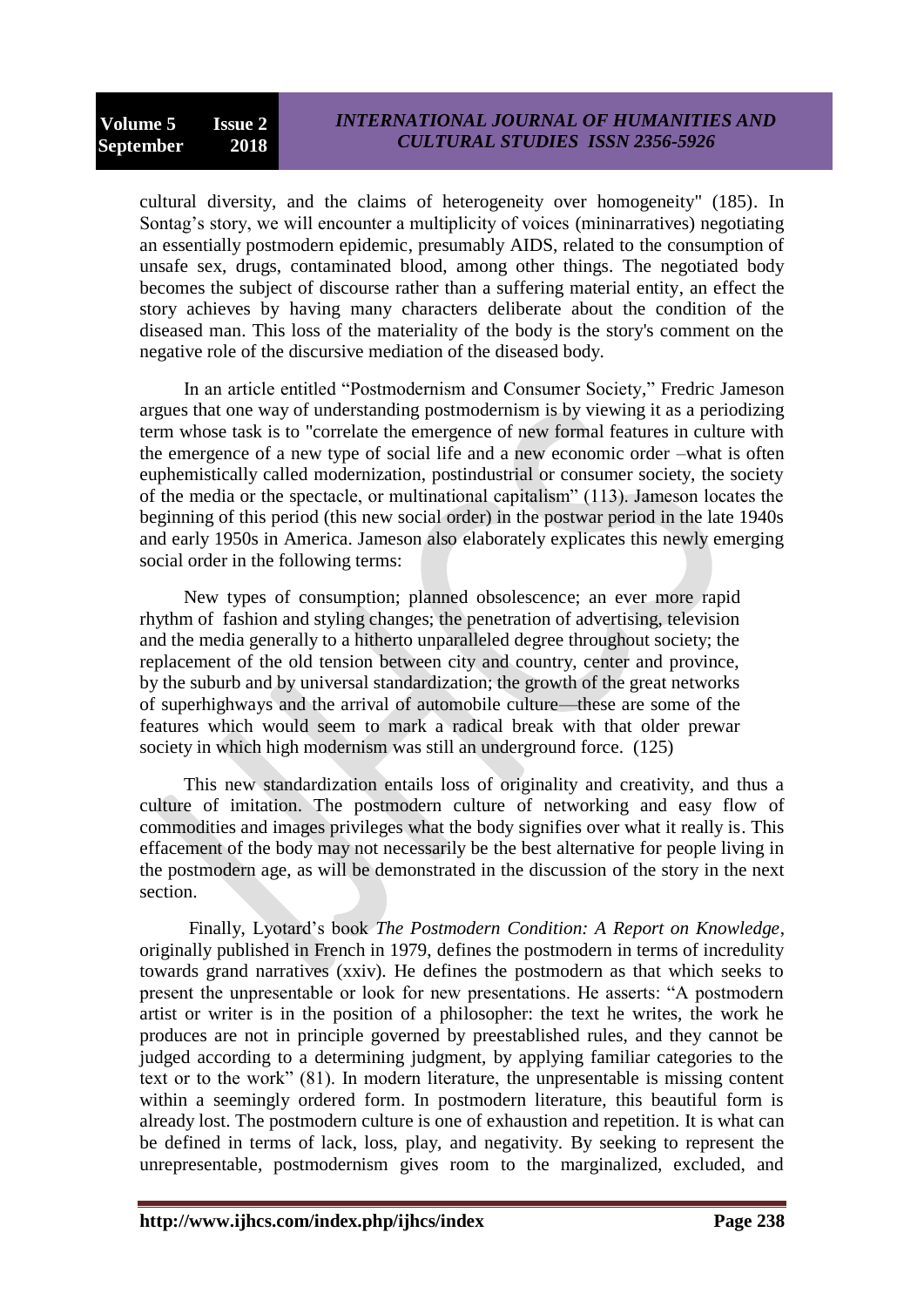repressed impulses in our culture. Depicting abnormal lifestyles and sexualities falls within this postmodern context the story engages. The next section presents the story and discusses the way it allegorizes this distance between the sick body and its harmful cultural metaphorics by way of privileging the former.

According to Gardner McFall, Sontag "has written an allegory for our time, inspired by deep feelings about what is becoming 'such a common destiny'" (Web). In writing a story about AIDS, she was commenting on an era of sexual liberation and lack of personal privacy. AIDS (Acquired Immune Deficiency Syndrome) was identified early in the 1980s. By the end of that decade—according to Lois Tyson—"a generation of men had died from it, six times the number of American soldiers killed in the Vietnam War" (331). Hence, it assumed the status of an epidemic due to its association with many unhealthy physical conditions. This story under discussion covers the AIDS crisis in the second half of the twentieth century. Using the title of Anthony Trollope's novel (1875), this innovative story uses narrated dialogue and fragments from many characters (more than twenty five) to convey a socio-cultural message. By the time Sontag wrote this story, she had suffered from cancer for many years and got treated. While cancer dominated people's imagination as an incurable disease in the first half of the twentieth century, that same status was given over to AIDS in the second half of the same century. There is a level of personal investment on Sontag's part due to her own experience with cancer and the time in which she was an active writer and critic.

In *Aids and Its Metaphors*, Sontag presents AIDS as a trope; she clarifies that AIDS is not a single illness but an open syndrome, that it is "not the name of an illness at all. It is the name of a medical condition, whose consequences are a spectrum of illnesses"  $(16)$ . This broad, loose nature of this disease makes it an apt metaphor for an era. Commenting on the military metaphors ascribed to AIDS as an invasion, Sontag writes: "In the era of Star Wars and Space Invaders, AIDS has proved an ideally comprehensible illness" (18). The science/science-fiction context is, again, a suitable one for a disease that did hit industrial and technologically advanced communities that commodified the body. Within this logic, AIDS becomes symptomatic of a whole era (the postmodern) and equally its "legitimate" outcome.

In addition, in her 1978 essay *Illness as Metaphor*, Sontag attempts to correct our conceptions about notorious diseases like TB and cancer, and thus to remove the myths associated with them (7). In her discussion of the shame and disgrace we ascribe to such diseases, she asserts: "Any disease that is treated as a mystery and acutely enough feared will be felt to be morally, if not literally, contagious" (6). She claims that a disease "widely considered a synonym for death is experienced as something to hide" (8). Such a disease is seen as a scandal, as something obscene. She argues that the metaphors ascribed to "TB and to cancer imply living processes of a particularly resonant and horrid kind" (9). This description also applies to AIDS because it is assumed to hit people with sexually deviant lifestyles. In addition to risky sexual lives, blood transfusions can be equally dangerous. The negative connotations once socially and culturally applied to the metaphorics of TB and cancer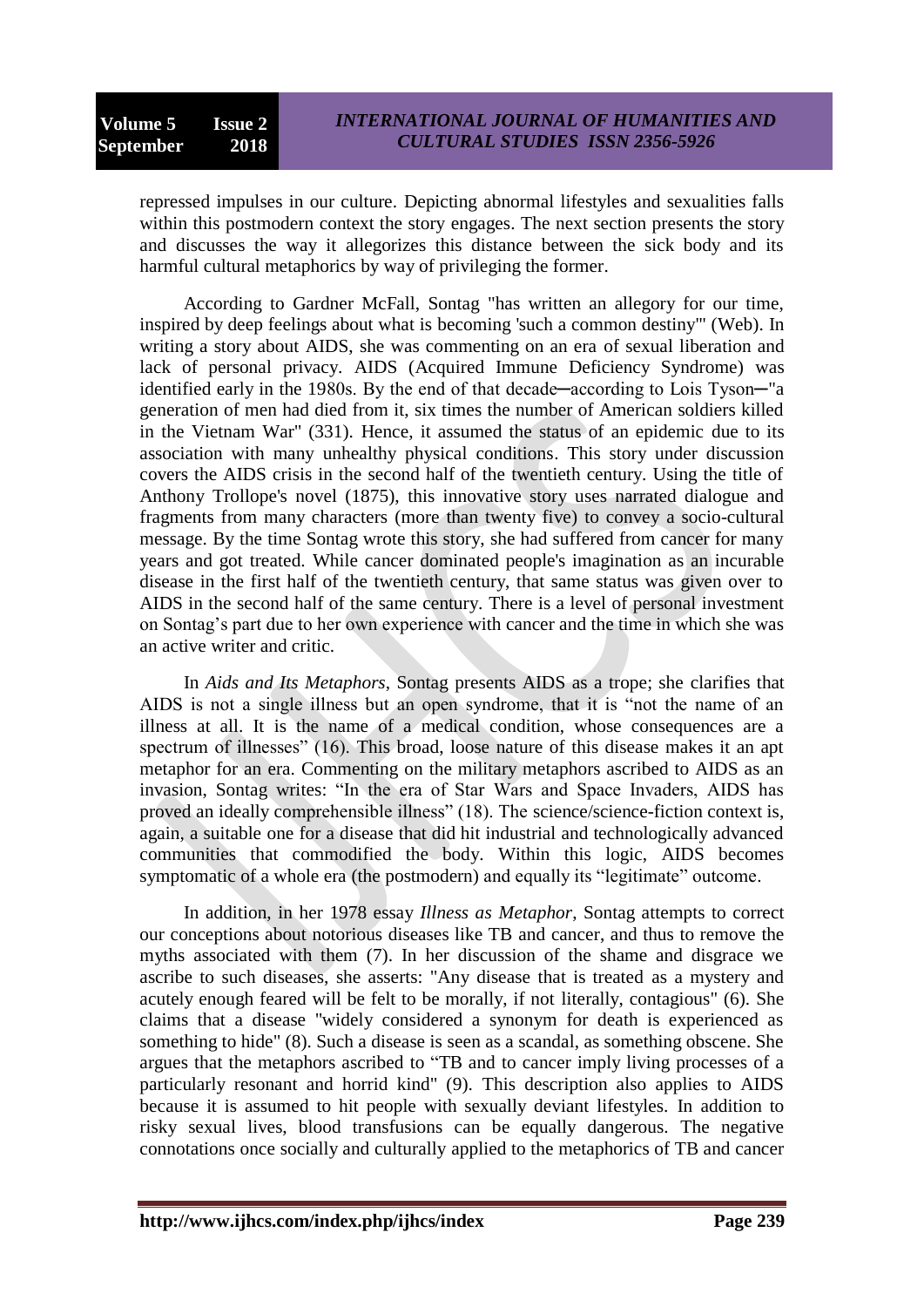are also applicable in the case of AIDS, which should bring the body itself, not its images or discourses, to the forefront.

### **II. "The Way We Live Now" As A Postmodern Allegory of the Subsumed Ailing Body**

The title of the story–"The Way We Live Now"–makes it clear that AIDS is a metaphor for a style of life (in the second half of the twentieth century as the publication history of the story indicates). Risky lifestyles and sexual experimentalism would lead to social ramifications affecting both the healthy and the sick. It is the consumption of sex, drugs, smoke and even language that characterizes this era of the epidemic. In fact, analogies between the story and Sontag's theory on the myths and metaphors associated with famous diseases in works like *Illness as Metaphor* (1978) and *AIDS and Its Metaphors* (1988) are adequately present. However, we highlight here the postmodern framework that the story invites. The fact that the illness of the main character is not named makes the story an allegory about "the way we live" nowadays. Hence, the story is a good illustration of the postmodern culture/condition of the time and the equally related gay liberation movement. The numerous characters populating the story are types rather than fully individualized ones; they are leading superficial lives and chatting while the diseased one is often silenced, which proves the negative dominance of the cultural model over the bodily one in the postmodern culture.

The story is also a self-conscious artistic construct narrated and reported by many characters. This self-reflexive postmodern style offers commentary on the very lifestyle the story is engaging. With no apparent climax or substantial plot, the story highlights deferral of real meaning, repetition, and metafictional self-reference. The formal features of the text suggest irony and play and provide a necessary background for the story's thematic content about the effacement of the sick body behind language/culture. John Storey claims: "Rather than a culture of supposed pristine creativity, postmodern culture is a culture of quotations; that is, cultural production born out of previous cultural production" (192). Cultural exhaustion is manifested in this blank imitation/copying and recycling of what has already been said or written. This culture has lost touch with history and celebrates, instead, the empty or trivial present. The queer elements the text encodes function in line with its experimental nature and unconventional themes. The story not only breaks with realist conventions─with its lengthy unpunctuated sentences and unending reporting of events—but also employs a multiplicity of perspectives on the sick (silenced and distanced) man. In this postmodern world, commodities and consumers freely and rapidly exchange positions. The characters take turns reporting the medical condition of the patient, discussing his likes and dislikes, and gossiping about his past life. Aside from this, the story gives the impression of being "empty." Within a postmodern context, words, symbols, and dialogue seem grandiose and capture people's attention but have no real substance or essence behind them.

In Sontag's story, the sick man is the victim of social hypocrisy and gossip. Sontag's depiction of the deceitful social relations concerning the sick draws on a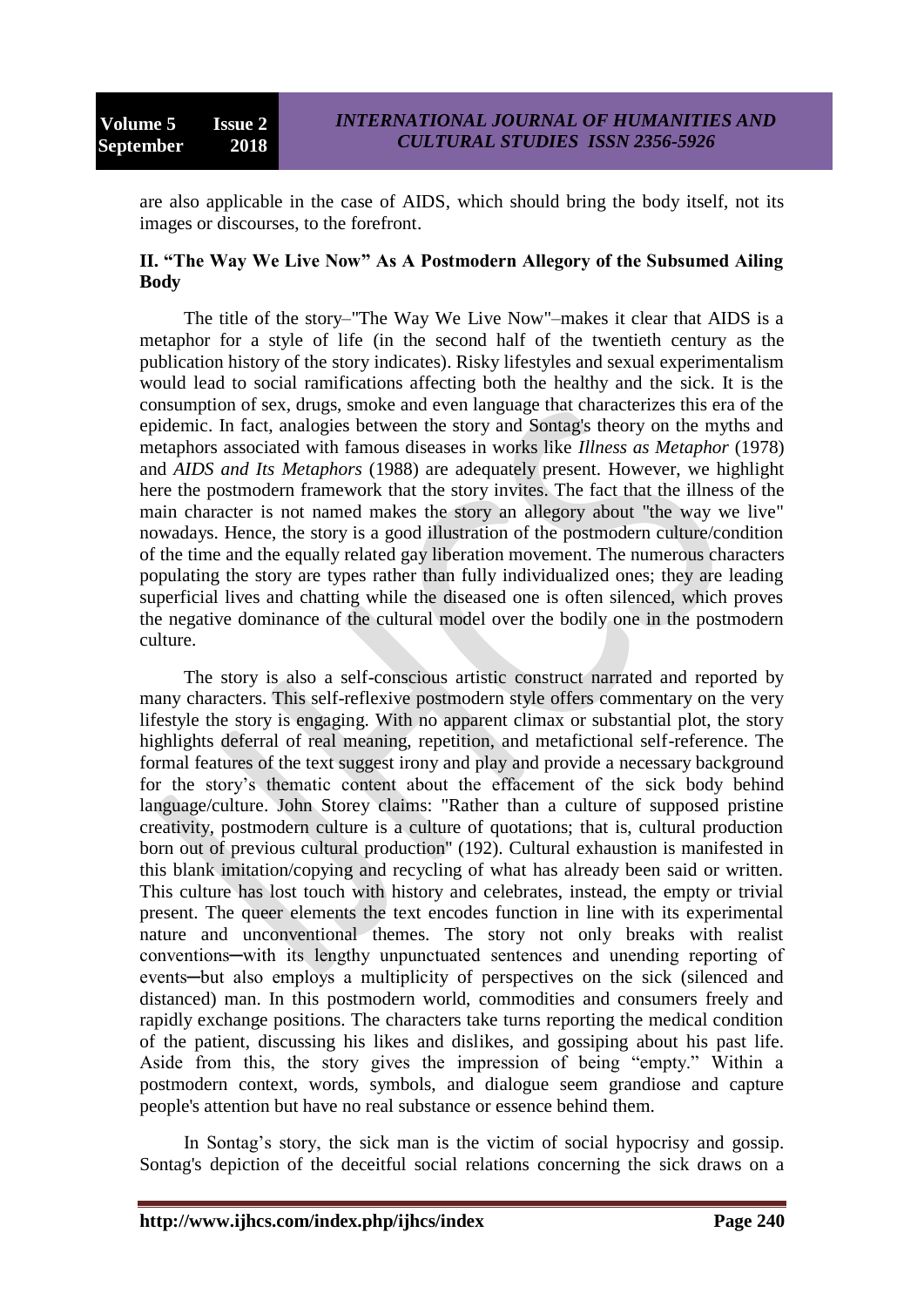literary tradition in this regard. For example, Ivan Ilych in Tolstoy's story "The Death of Ivan Ilych" (1886) also has that "queer taste in his mouth" (187) and some pain in his left side. He comes to realize the deception and lies of those around him, including his own family. Their apathy and hypocrisy make him enraged by their corresponding dishonesty and materialism. Like the man in Sontag's story, Ivan's illness is "said to be incurable" (172). In fact, Ivan's friends and acquaintances are relieved that he is the one who is sick and dying rather than them (173). The story covers his thinking about his situation and makes a case against the indifference and dishonesty of his friends: "Those lies--lies enacted over him on the eve of his death and destined to degrade this awful, solemn act to the level of their visitings, their curtains, their sturgeon for dinner--were a terrible agony for Ivan Ilych" (198). They would lie to him about his situation and deceive him that with proper treatment he will get better although he was dying. They neither really pity nor comfort him. Thus, his helplessness and loneliness are apparent.

Sontag's story, on the other hand, dramatizes how illness of a friend ―superficially‖ affects the whole circle of his friends. However, their gossip and reporting of events shifts the focus from the sick to the social context of their reactions and observations. Thus, they live in a state of fear, hypocrisy, denial, and one of speculation about health and illness. The circle of friends gets to embody postmodern features analyzed earlier like superficiality, consumerism, subjective truth, empty repetition, among others. The story begins this way, with characters reporting what happened to the main, nameless character:

At first he was just losing weight, he felt only a little ill, Max said to Ellen, and he didn't call for an appointment with his doctor, according to Greg, because he was managing to keep working at more or less the same rhythm, but he did stop smoking, Tanya pointed out, which suggests he was frightened, but also that he wanted, even more than he knew, to be healthy, or healthier, or maybe just to gain back a few pounds, said Orson, for he told her, Tanya went on, that he expected to be climbing the walls (isn't that what people say?) and found, to his surprise, that he didn't miss cigarettes at all and reveled in the sensation of his lungs' being ach-free for the first time in years. ("The Way" 1)

This beginning makes it clear that the strategies of citation and reporting used are juxtaposed against the social context of the story while projecting the language of the text and its self-referential strategies. Moreover, the reporting of events by many characters from their partial perspectives indicates, in a postmodern fashion, that there is no absolute truth but subjective renderings of reality. This extract is but one instance in the text of abundant, lengthy run-on sentences lacking punctuation while recording subjective impressions. The characters reduce the sick man to the matter of words, which also relegates the materiality of this body.

In addition to face-to-face conversations and superficial gossiping about the sick man, his friends make phone calls and continue the cycle of chatter about his case, thus reducing him to the level of language and discursive formation: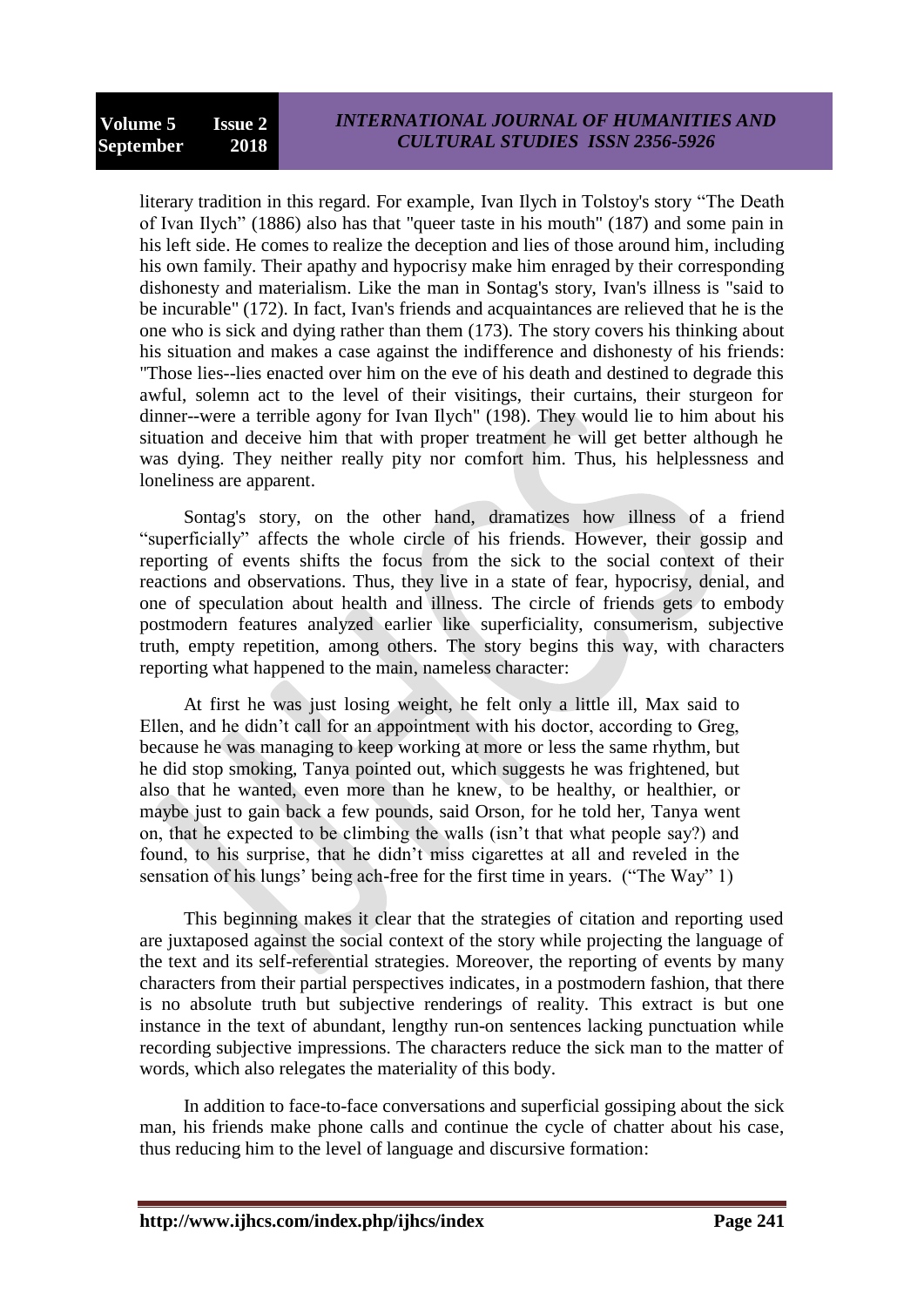"I've never spent so many hours at a time on the phone, Stephen said to Kate, and when I'm exhausted after two or three calls made to me, giving me the latest, instead of switching off the phone to give myself a respite I tap out the number of another friend or acquaintance, to pass on the news I'm not sure I can afford to think so much about it, Ellen said, and I suspect my own motives, there's something morbid I'm getting used to, getting excited by, this must be like what people felt in London during the Blitz." ("The Way" 2)

In their empty conversations, the friends reiterate the mythology of AIDS as sinister, unmentionable, and secretive. Orson tells Stephen: "Listen, said Orson, you can't force people to take care of themselves, and what makes you think the worst, he could be just run down, people still do get ordinary illnesses, awful ones, why are you assuming it has to be *that*" ("The Way" 2; emphasis original). We assume that the character has AIDS because Ellen says to Quentin that her gynecologist says "everyone is at risk, everyone who has a sexual life, because sexuality is a chain that links each of us to many others, unknown others, and now the great chain of being has become a chain of death as well" ("The Way" 10). It is known that the exchange of sexual fluids and blood transfusions are primary ways of contracting AIDS. Hilda's seventy-five-year old aunt contracted the disease "from a transfusion given during her successful double bypass of five years ago" (16). Commenting on Donna Haraway's "cyborg" notion of leaky bodies and broken boundaries with relation to AIDS discourses, Allison Fraiberg writes: "The reality of HIV has opened up and relegated bodies to an integrated system of, among other things, sexuality. This bringing to consciousness of the presence of AIDS has broken down the traditional demarcations of the body, blurring the boundaries between inside and outside" (Web). Under postmodernism, the discrete body becomes a myth and is replaced by a desire for integration, fusion, and circulation. The postmodern culture believes in no limits to bodily shape and youth. Science can be used to carve our "elastic" bodies—making us bigger, thinner, or look "younger." This man had unprotected sexual relations with men and women like Lewis, Quentin, Tanya, Paolo, among others, thus losing the private space of his "body." Those who do not have the disease might be carriers and should also be careful with sex.

Consumption is a dominant postmodern theme in the story. Within the postmodern consumer culture they live in, his friends cram flowers in his room and bring him chocolate, champagne, helium balloons, and various art objects. They discuss what items he might like to consume over his stay in the hospital: "Is there anything else, asked Kate, I mean like chocolate but not chocolate. Licorice, said Quentin, blowing his nose. And besides that. Arent't you exaggerating now, Quentin said, smiling. Right, said Kate, so if I want to bring him a whole raft of stuff, besides chocolate and licorice, what else. Jelly beans, Quentin said" ("The Way" 3). In popular culture, chocolate may be deemed as an aphrodisiac. The repeated references to chocolate might signify the friend's inability to view the sick body without sexual objectification. Although AIDS, as we have mentioned, is not a specific disease, the friends subconsciously define it as a sexual one (i.e. sexual impotence in this case). Apparently, the values of capitalist consumerism and acquisition dominate the postmodern scene. Food consumption is offered as an alternative for proper cure; it is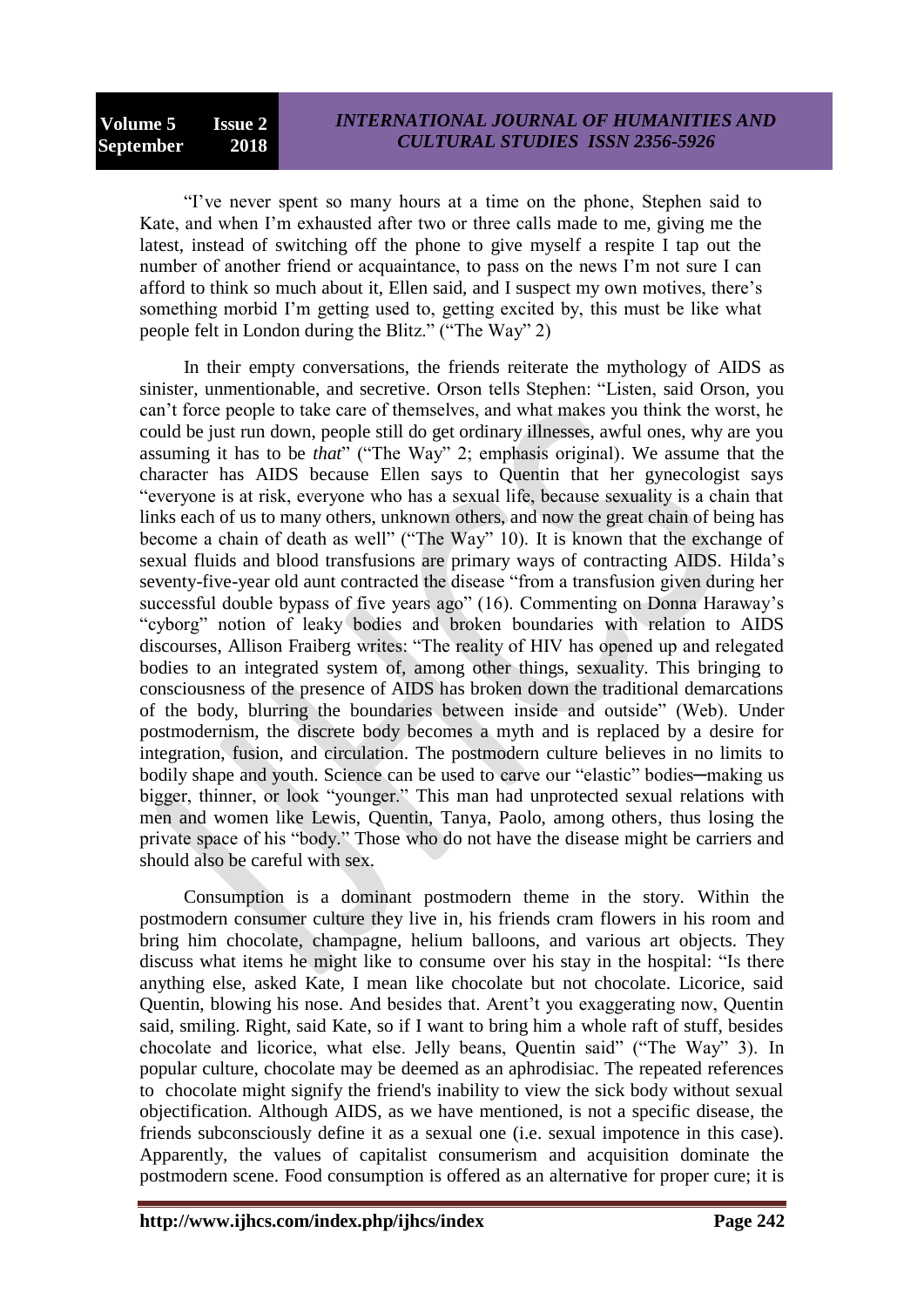the social negation of the sick body. While medical science is implicitly ineffective, myth-making and metaphors prevail.

The anonymous man in the story had many affairs and a risky sexual life. His friends show some concern over his health, but this does not exceed words and passing time with conversations and phone calls about the nature of his illness: "Well, everybody is worried about everybody now, said Besty, that seems to be the way we live, the way we live now" ("The Way" 5). Their life is one of constant worry about contracting the disease, which implies the easy-going sexual relations among this group of friends. Their exchange of silly, superficial stories is apparent in the following quote in which lack of depth mixes with unmeaningful consumption. In such scenarios, the sick man's passivity/silence is apparent. Instead, agency is given to the chatter of the "fake" friends:

Who else has keys, Tanya inquired, I was thinking somebody might drop by tomorrow before coming to the hospital and bring some treasures, because the other day, Ira said, he was complaining about how dreary the hospital room was, and how it was like being locked up in a motel room, which got everybody started telling funny stories about motel rooms they'd known, and at Ursula's story, about the Luxury Budget Inn in Schenectady, there was an uproar of laughter around his bed, while he watched them in silence, eyes bright with fever, all the while, as Victor recalled, gobbling that damned chocolate." ("The Way"  $5)$ 

This extract brings together two notable postmodern themes: consumption and lack of depth. Characters even discuss the sick man's food options and what he should consume, possibly hinting at the social regulation of sexuality and ultimately the body: "Meat and potatoes is what I'd be happy to see him eating," Ursula says, ―And spaghetti and clam sauce, Greg added. And thick cholesterol-rich omelettes with smoked mozzarella, suggested Yvonne, who had flown from London for the weekend to see him. Chocolate cake, said Frank. Maybe not chocolate cake, Ursula said, he's already eating so much chocolate" ("The Way" 9). Sexuality and consumption are metaphorically linked. In the postmodern era, talking about sex often abounds with food-related metaphors. When he is in the hospital again, his private room is full of items, "flowers, and plants, and books, and tapes" ("The Way"16), some of which are sent as presents from friends who-significantly for us as readers—do not actually visit the hospital. Once he starts feeling better and regains the few pounds he has lost in the hospital, he crams his refrigerator with "organic wheat germ and grapefruit and skimmed milk" ("The Way"11) by way of seeking health, which might indicate his friends' wish to send a moral message by prescribing a cure for him with "safe" foods symbolizing safe sex. And when he asks his friends about how he looked, they apparently deceive him; "everyone said he looked great, so much better than a few weeks ago, which didn't jibe with what anyone had told him at that time" ("The Way"12). Social hypocrisy in the story proves the theme of depthlessness, superficiality, and lack of values/ethics in this postmodern culture. In such instances, it is the ailing body that is subsumed under deceptive images, lies, and consumed items.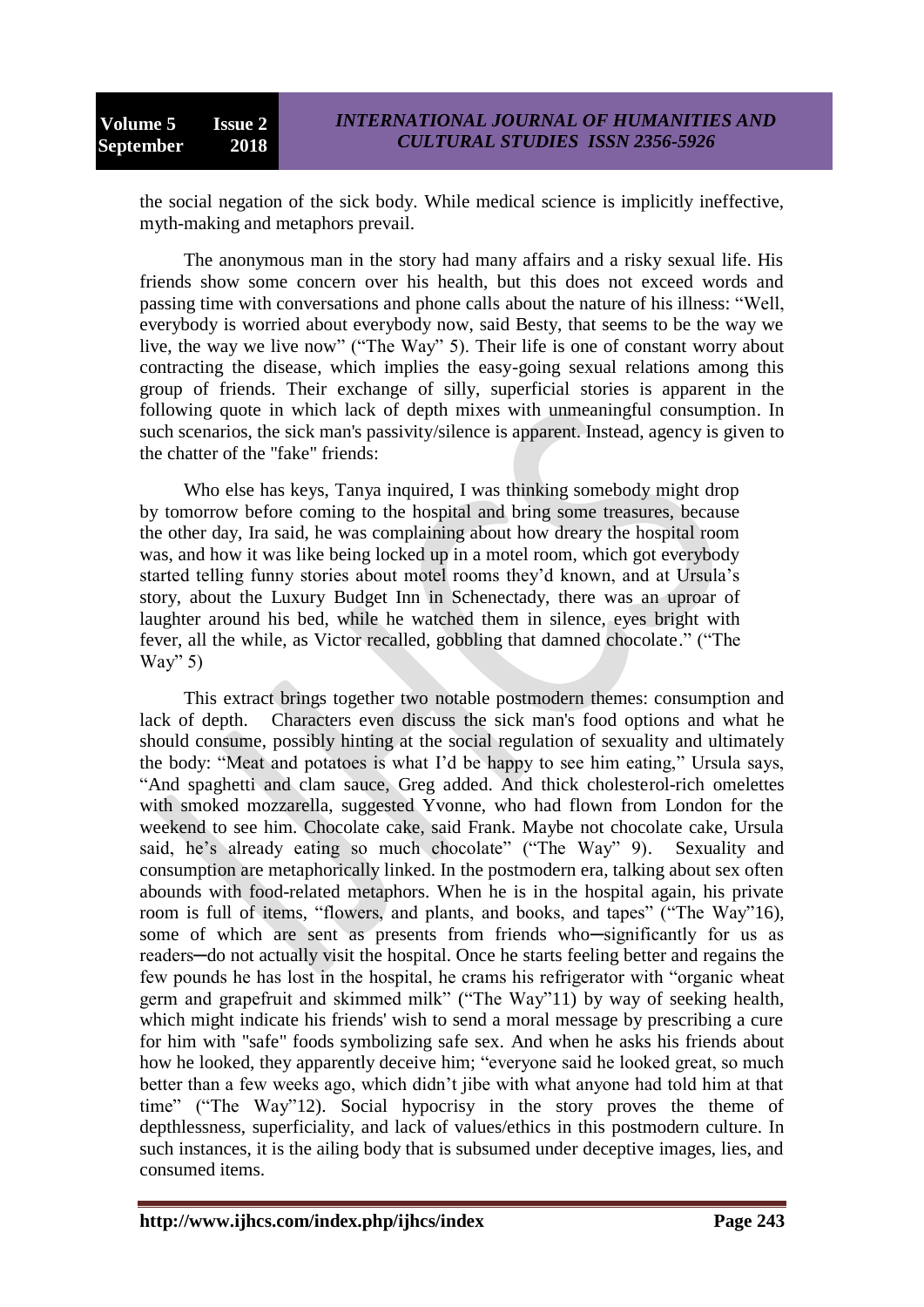Characters are not being honest with their sick friend. Their language does not reflect the reality of his condition. They do not seem to accept mortality, or rather they like to deceive themselves. Their state of denial counters his honesty and willingness to name his disease to his doctors: "But you see how he is, Lewis said tartly, he's fine, he's perfectly healthy, and Ellen understood that of course Lewis didn't think he was perfectly healthy but he wasn't worse, and that was true, but wasn't it, well, almost heartless to talk like that" ("The Way"12). There is some enmity and prejudice among his friends. The seeming harmony in their gathering around a sick friend is fake. Instead of morally and emotionally supporting their sick friend, they are actually being a burden on him, vying for attention and social outlook. In fact, they observe who comes to visit and who does not and how often he is visited by some friends. While Victor thinks that the sick friend should not know about Max also getting sick and being hospitalized, Donny says that he already knows about Max ("The Way" 15). Such friends cannot keep a secret, even when it comes to the morale of their sick friend.

In this commercial, language-driven culture, the sick man has lived as a bachelor young man with a taste for art objects; however, there is no real value in his attachment to such objects just as his friends seem to overlook his existence in their lives, dealing with it as an image or a sign, a trace of the past:

But he's always been very generous, Kate said quietly, and though he loves beautiful things isn't really attached to them, to things, as Orson said, which is unusual in a collector, as Frank commented, and when Kate shuddered and tears sprang to her eyes and Orson, had said something wrong, she pointed out that they'd begun talking about him in a retrospective mode, summing up what he was like, what made them fond of him, as if he were finished, completed, already a part of the past. ("The Way"  $6$ )

Whereas his friends assess his past life, he too decides to keep a diary to record his reactions to his illness as well as his superficial life of non-committal, "his pardonable superficialities, capped by resolves to live better, more deeply, more in touch with his work and his friends, and not to care so passionately about what people thought of him" ("The Way"  $6$ ). The interactions of the characters who live in New York or come to visit it form the "empty" basis of the story about the sick man. The man himself (the body) is mediated by language, specifically by the cultural constructions of AIDS.

The sick man—we get to know through the interactions of other characters—is a smoker and has been using the negative side of technology; he has been consuming "appetite-suppressing chemicals" for years like others in the company feasting on "chemical additives and other pollutants" ("The Way" 8). In this regard, Sontag argues: "The unsafe behavior that produces AIDS is judged to be more than just weakness. It is indulgence, delinquency—addiction to chemicals that are illegal and to sex regarded as deviant" (*AIDS* 25). Aside from drugs, one of the many things characters consume is sex. This sick man, for instance, cannot live without sex. Kate comments on how when she once asked him to be careful he refused due to the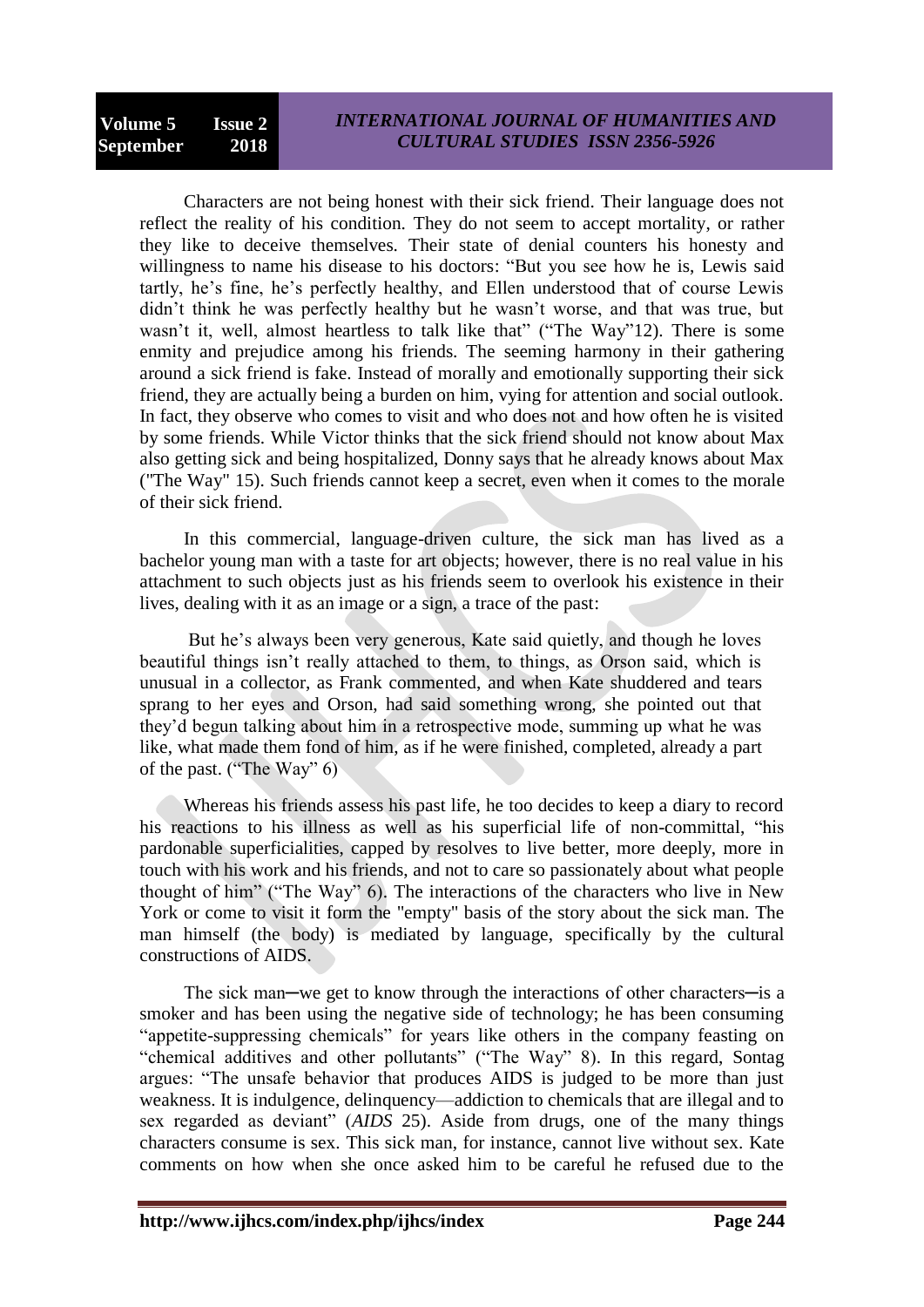importance of sex to his life ("The Way"13). This indicates how morality and ethics are personal and rather relative. In line with postmodern ideals, individuals have their personal codes of ethics; they are not following those of tradition or society.

The story ends with another postmodern scene and a key symbol of the hyperreal, i.e. the TV:

 It's undeniable, isn't it, said Kate on the phone to Stephen, the fascination of the dying. It makes me ashamed. We're learning how to die, said Hilda, I'm not ready to learn, said Aileen; and Lewis, who was coming straight from the other hospital, the hospital where Max was still being kept in I.C.U., met Tanya getting out of the elevator on the tenth floor, and as they walked together down the shiny corridor past the open doors, averting their eyes from the other patients sunk in their beds, with tubes in their noses, irradiated by the bluish light from the television sets, the thing I can't bear to think about, Tanya said to Lewis, is someone dying with the TV on. (17)

Television, computers, media ads, and film are key ways of representing the postmodern world. Elevators, nasal tubes, and lights are some of the artifacts of a postindustrial, postmodern culture which negate the body or make it machine-like. In a sense, the sick body is devoid of individual human existence. The idea of having someone die with the TV on hints at the insignificance of the human body against modern technology, the fake sentiments of popular culture, and the fleeting nature of the dominant image that replaces the body. In addition, the phone, over which characters exchange views, is another manifestation of the effacement of the real and the supremacy of icons and signs. Preoccupied with images and representations, the postmodern culture consigns the sick, ailing body (i.e. the real) to an "inferior" or less privileged condition.

The sick man, it should be noted, does not seem to trust modern medicine. He is reluctant to call for an appointment with his doctor when he begins to feel ill and lose weight. Instead, he prefers to wait and see the consequences. "But is there anything one can do, he said to Tanya (according to Greg), I mean what do I gain if I go to the doctor; if I'm really ill, he's reported to have said, I'll find out soon enough" ("The Way" 2). In a sense, the story insinuates an attack on scientific progress in medicine as a grand narrative. This incredulity toward scientific progress is characteristically postmodern. The friends who visit him in the hospital bringing flowers and chocolate want the reassurance of medical knowledge. However, the curt answers of the female doctor, her smiles, and her assertion that "in these cases the patient's morale was also an important factor," seeing no harm in feeding him chocolate ("The Way"4), all indicate this mistrust in the medical profession on the part of the characters. Stephen tells Donny that they want to trust "the promises and taboos of today's high-tech medicine but here this reassuringly curt and silver-haired specialist in the disease, someone quoted frequently in the papers, was talking like some oldfangled country G.P. who tells the family that tea with honey or chicken soup may do as much for the patient as penicillin" (4). Moreover, getting him accepted into the protocol for a new drug in the hospital takes "considerable behind-the-scenes lobbying with the doctors"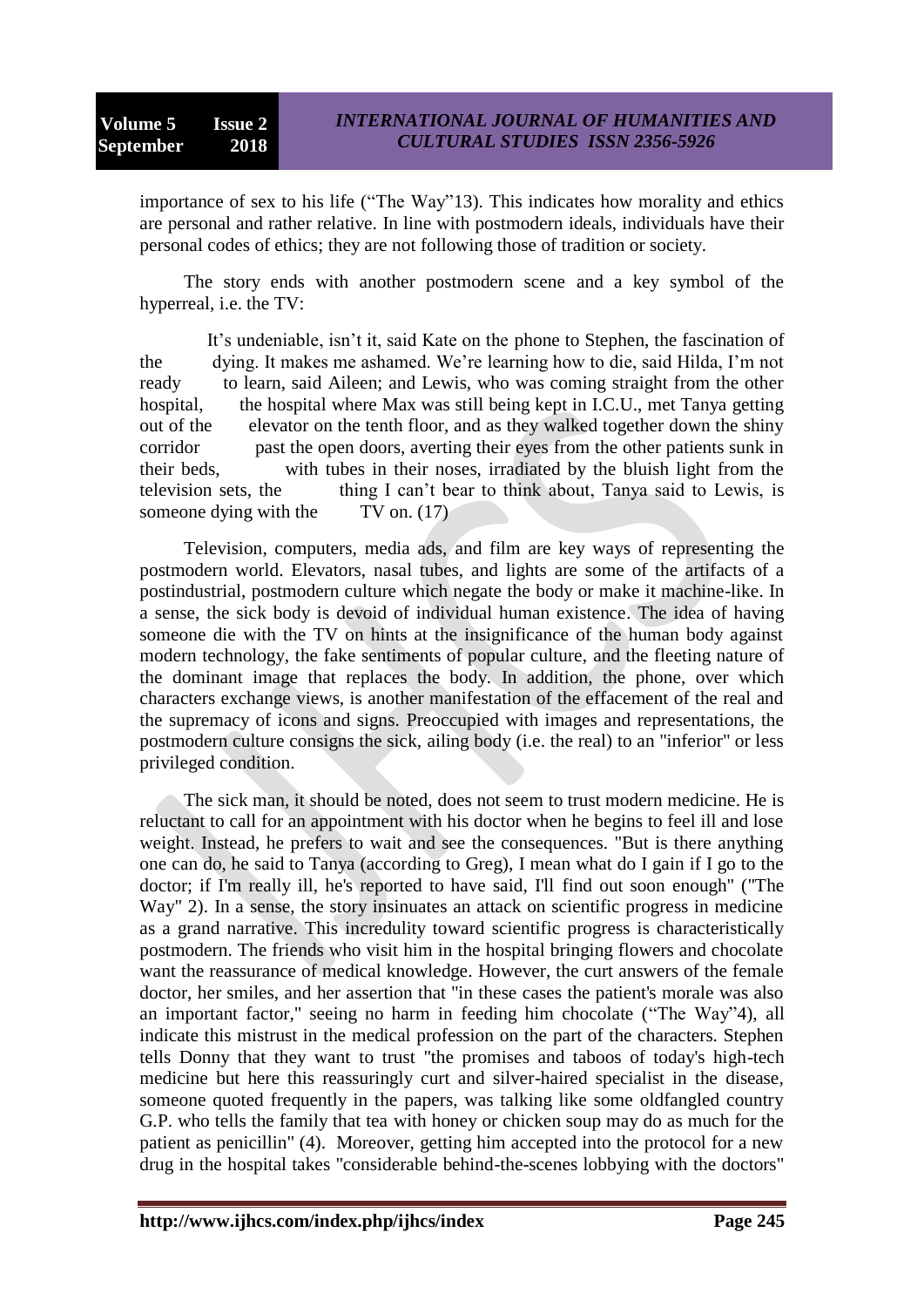(9). Hence, the story directs some negative criticism toward medicine as a master narrative to show the relegation of the sick body during the course of ("futile") treatment and, thus, to communicate a socio-cultural theme about life in the wake of the AIDS epidemic in western culture.

## **III. Conclusion**

At a language level, Sontag's story "The Way We Live" is a postmodern, metafictional reflection on social relations within the context of illness, with multiple characters reporting and narrating the events and making their observations/reminiscences more important than the sick friend they talk about. Thematically, the story also interrogates major postmodern themes, foremost among which are superficiality, consumerism, and relativism. As such, the story does not simply invite comparison/contrast with Sontag's other non-fictional writings like *Illness as Metaphor*, *Aids and Its Metaphors*, *On Photography*, among others. Rather, it deserves consideration on its own as a fictional manifestation of Sontag's cultural criticism project and postmodern perspectives. The text successfully makes its form (lengthy run-on sentences constantly reporting presumable happenings) correspond to its content (AIDS as a feature of superficial life in the postmodern culture)*.* The story seems to suggest that despite the unavoidability of metaphorical thinking about illness (the socio-cultural model), a more practical way of dealing with patients (the bodily model) may be better for the sick and those around them. As such, the story becomes an allegory on the postmodern body that gets silenced behind the discourses we weave around it, be they social, political, or medical. Readers of Sontag's non-fiction cultural criticism might be familiar with this assertion. However, it is Sontag's fictional treatment of such themes that has been unexplored thus far and that is worthy of recognition. Sontag makes the apparent "emptiness" of the story and the "silly" lives of her characters significantly meaningful. Although the current reading does not do full justice to Sontag's singular text, it is just an attempt at a possible way of reading it through a postmodern lens.